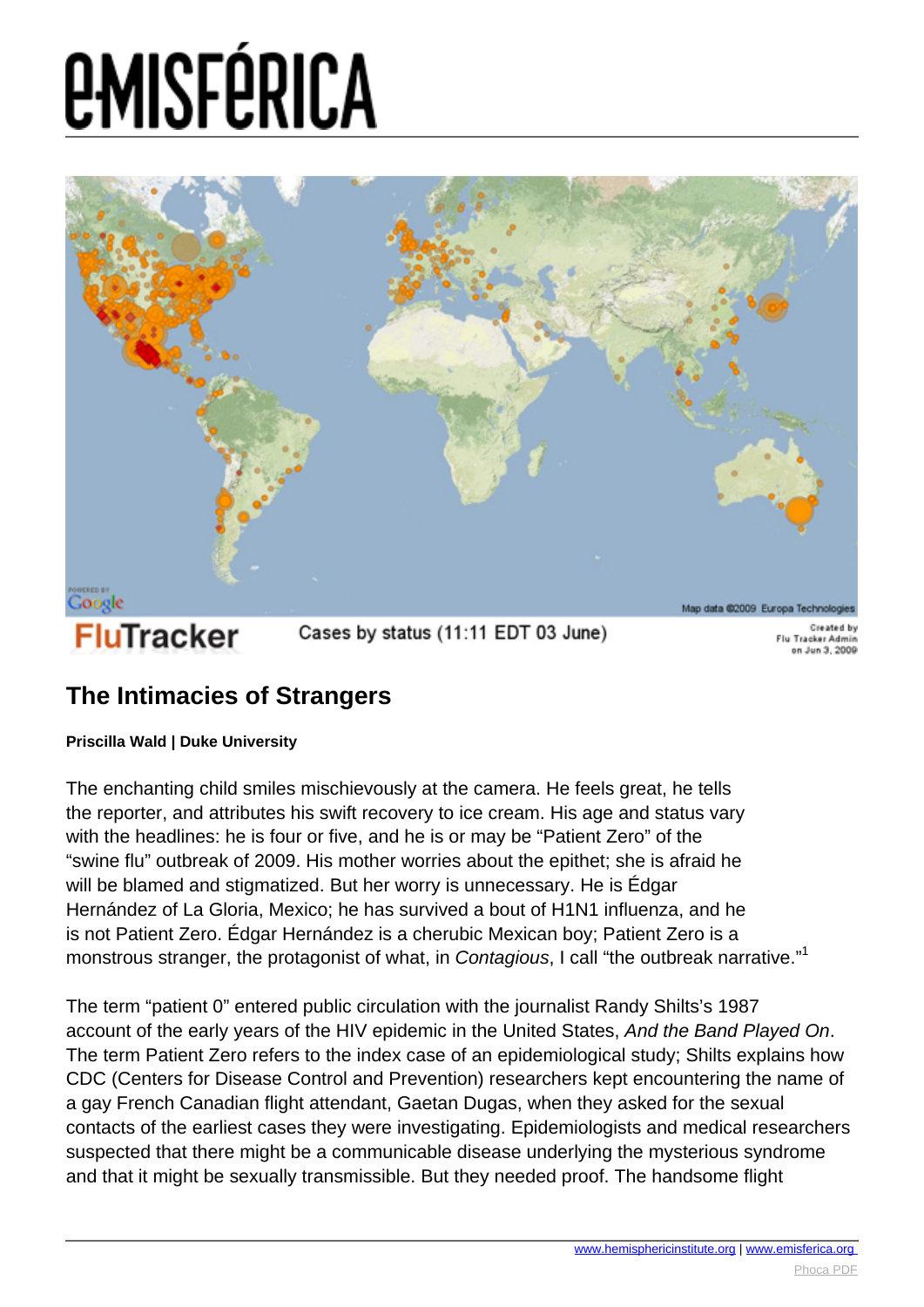attendant appeared on the lists of sexual contacts of people with AIDS in several locations, so CDC investigators made him "patient 0"—the index case, or starting point of the epidemiological investigation—and made a chart of his contacts. While the evidence supported the hypothesis of sexual transmission, it did not indicate where or in whom the disease might first have appeared.

Patient Zero was a narrative as well as an epidemiological device. The French Canadian flight attendant allowed CDC epidemiologists to test a hypothesis and to tell a convincing story about the etiology and transmissibility of the mysterious syndrome. As Patient Zero, the figure also allowed Shilts to write an "outbreak narrative" about the epidemic: a conventional story about a species-threatening communicable disease that draws on the drama of the detective story and the horror story as it turns on an apocalyptic battle between microbes and agents of transmission on one side and scientific medicine and epidemiology on the other. The narrative arc of the story begins with the appearance of a deadly communicable disease, chronicles its spread as well as the efforts of heroic epidemiologists and medical researchers to identify and contain it, and concludes with their success and with a celebration of the victory, once again, of science and medicine over the microbe and its agents of transmission.

The outbreak narrative is a social as well as a medical story, chronicling the networks and ecologies of a shrinking globe and the strangers who circulate through them. The outbreak narrative also has an identifiable geopolitics, with infection beginning in the jungles or "teeming cities" of the global South and spreading into the metropolises of the global North. It is an updated version of what Lisa Lowe calls "global intimacies": the spatial proximities, the personal, social, and economic relationships that generated the knowledge categories of modern humanism as well as the "modern racialized division of labor."<sup>2</sup> Setting her account in the context of the Enlightenment, Lowe demonstrates the centrality of such Chinese immigrant figures as "the Chinese coolie" and "the Chinese woman" to the articulation of the human in this moment of modern/ist inception. Patient Zero is a latter-day incarnation of these figures: an embodiment of intimacies (in all of its meanings) that produce knowledge, classifications, and divisions of labor—all racialized. The flight attendant is the foreigner, the stranger, whose foreignness distinguishes him. He stands out to the CDC investigators and allows them to chart relationships that tell the story of disease transmission as well as global intimacies: networks of proximities, social relationships, and sexual liaisons marked by the destructive power of the microbe, but circulated through the aberrant behavior of its carrier.

Patient Zero has an obvious precedent in the most notorious carrier in medical history: the Irish immigrant and domestic servant Mary Mallon, better known by her infamous epithet, "Typhoid Mary." Shilts calls Dugas "the Québecois version of Typhoid Mary," and both figures are routinely summoned in media accounts of every threatened outbreak.<sup>3</sup> Like Dugas, Mallon was central to the demonstration of a medical scientific and epidemiological hypothesis: in her case, the theory of the healthy carrier of a communicable disease. The healthy carrier is someone who can transmit a disease without appearing ill or even, as in the case of Mallon, having been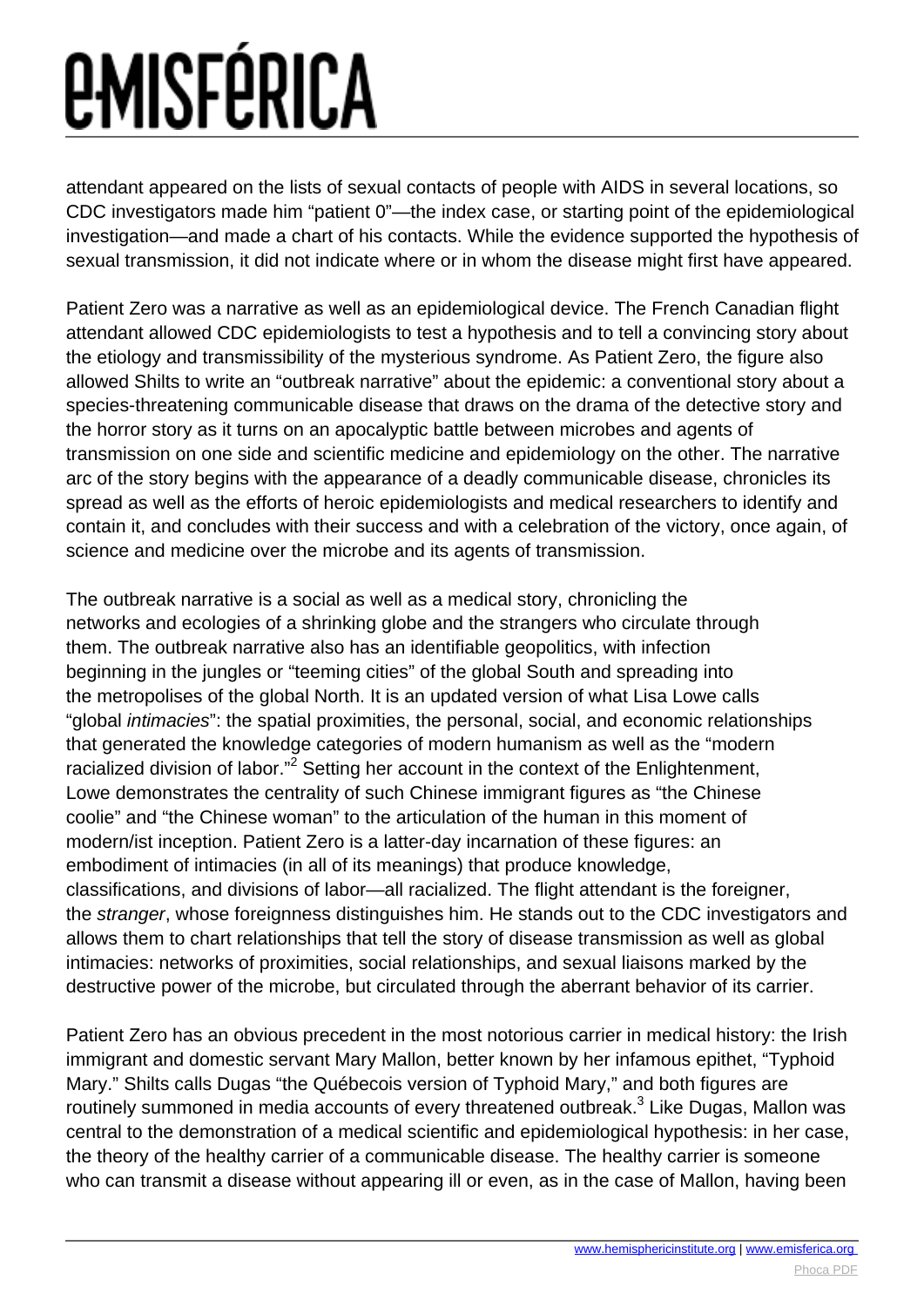ill with the disease. With Mallon's identification, researchers could demonstrate the existence of such carriers, which was arguably the cornerstone of the emerging field of public health.<sup>4</sup> Social interactions and relationships changed accordingly, as everyone became a potential source of infection, but accounts of Mallon stressed her foreignness and abjection: as an Irish immigrant, a domestic servant, and an assertive and sexually active unmarried woman, she embodied the allegedly dirty, dangerous stranger (immigrant) who was circulating in increasing numbers in the early 20th century United States.

Communicable disease manifests the intimacies of strangers. It is transformative: the son, the sister, the lover infected and inflected—converted—by global intimacies. The instrument of communicable disease is the microbe, and its animation is virtually irresistible in specialist as well as mainstream science publications and in popular fiction and film. The healthy carrier and its offshoot, Patient Zero, are its incarnations: evidence of the metamorphosis and of the agency of the microbe. Writers have exploited the dramatic potential—and unearthed the implications—of these figures in human agents who metamorphose into something more or less than human, such as the hybrid virus/human protagonist of Chuck Hogan's 1998 epidemiological horror novel, The Blood Artists.

As in Lowe's formulation, these figures are the sources of the production of knowledge—medical, scientific, epidemiological, and geopolitical—which is both racialized and spatialized. The geography of communicable disease follows a geopolitical logic, moving from the global South to the global North, while expertise moves in the opposite direction. Hence, media sources have Dugas (who, according to Shilts, had not been to Africa) bringing "African AIDS" to North America, while the Dark Continent (this according to Shilts) looks to the United States for salvation from the species-threatening epidemic.

If Patient Zero gives a human face to communicable disease, it is the face of the stranger caught in the process of change. Part human, part animated virus, Patient Zero is also the stranger within. For the German sociologist Georg Simmel, estrangement marked not the distinction between self and stranger, but an uncanny familiarity. Estrangement replaces the sense of uniqueness, unleashed with the recognition of the self in the stranger. It marks the dissolution of boundaries as a group begins to expand.<sup>5</sup> The moment of becoming is frozen in Patient Zero at, in ecological terms, the stage of struggle that precedes conquest or accommodation.

As a figure of change, of categorical confusion, Patient Zero has to become monstrous. Shilts's archetype cares only about sex and vengeance. He becomes the source of an urban legend as accounts spread of "a strange guy at the Eighth and Howard bathhouse, a blond with a French accent. He would have sex with you, turn up the lights in the cubicle, and point out his Kaposi's sarcoma lesions. 'I've got gay cancer,' he'd say. "I'm going to die and so are you'" (Shilts, 165). Typhoid Mary was similarly depicted not just as recalcitrant, but as deliberately sowing destruction, as a "human culture tube"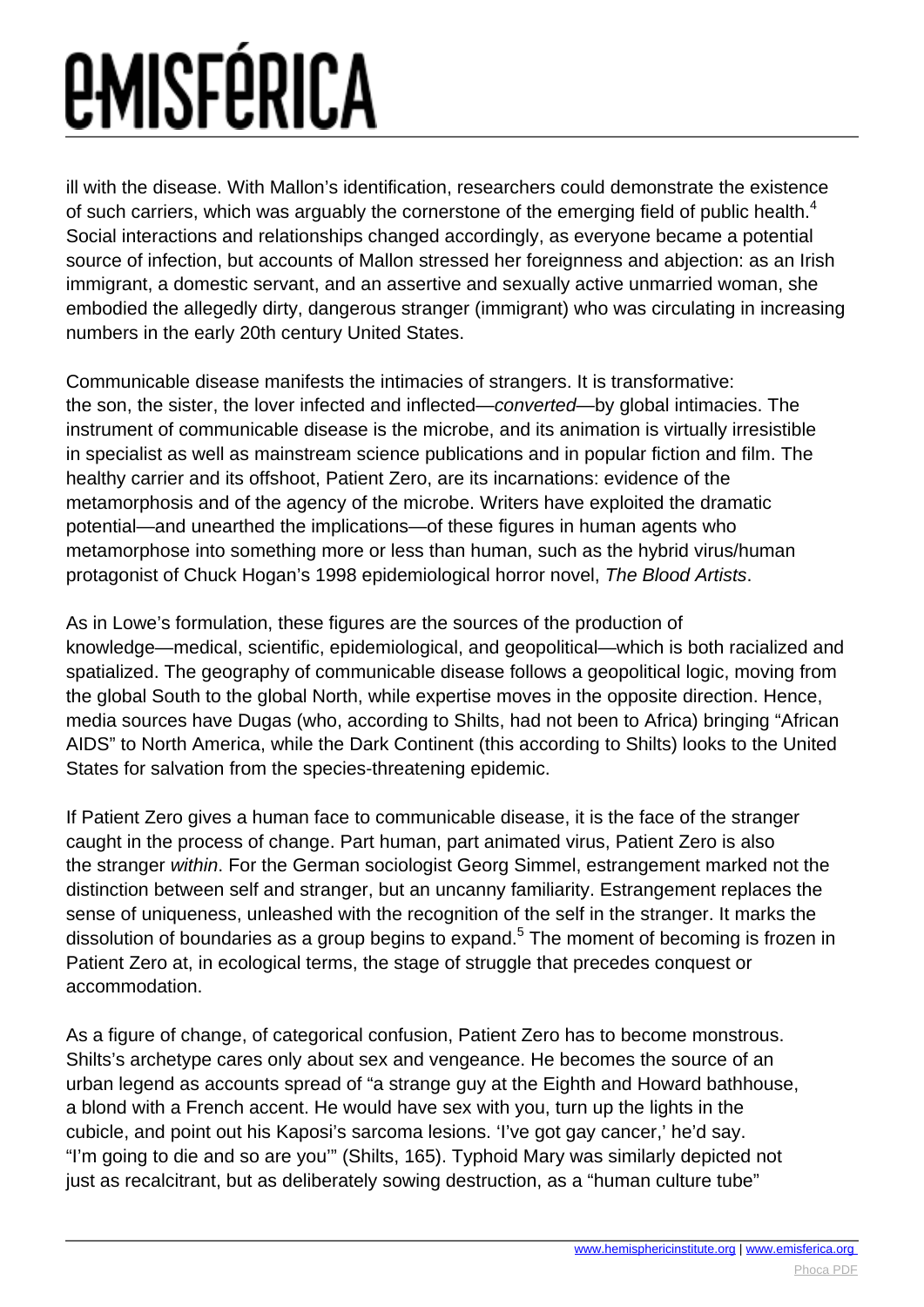intentionally spreading "the disease wherever she goes." They embody the spirit of dangerous promiscuity infused with global intimacy: the ultimate queer challenge to familiar (and familial) social structures and the unchanging future they promise. Their dangerous transmissions literally threaten the species, and their circulation marks the threat of social and sexual promiscuity on a global scale. Writing in Vanity Fair about "African AIDS" in 1988, Alex Shoumatoff mused "about the unprecedented merging and mixing and growing together of the world's population in the last few decades, the tremendous release of people from their traditional confines, the enormous flow from the villages to the cities of the Third World to the immediate outskirts of New York, London, Paris, Rome, Cologne, Marseilles."<sup>6</sup> Infected travelers—carriers of HIV—pose the threat of porous borders, of too much democracy. Against that threat, epidemiologists and medical researchers struggle to save the species from its manifestation in communicable disease. In the context of the outbreak narrative, the human carrier and its incarnations ultimately embody not only the threat but also the promise of containment.

It was not, however, epidemiologists who christened Édgar Hernández "Patient Zero." It was, rather, residents of his village in La Gloria, Mexico who sought not to target their native son but to indict the nearby "American-owned industrial pig center," which, as science writer Laurie Garrett reports, had long been the source of residents' complaints "about the stench and dust from the plant."<sup>7</sup> Angry about the impact of globalization on their town, residents of La Gloria sought to fashion their own narrative of blame. It is not surprising that they would turn to Patient Zero to do so. That figure and its earlier incarnation, the carrier, conventionally evoke a complicated story of incrimination and stigmatization.

There are many reasons that the story of a Mexican Patient Zero did not work. The H1N1 virus does not seem (at this time, May 2009) to be especially virulent and is certainly not a species-threatening event. Nor is Édgar Hernández a Patient Zero. Although he tested positive for the virus, the source of his infection remains unclear, and no one seems to have contracted it from him, even the members of his family with whom he shares a bed. He cannot therefore be the index case either of the disease or of an epidemiological study of its transmission. He is the face of innocence and promise: the boy who stayed within the confines of his village, spread the disease to no one, and recovered thanks to the healing power of ice cream.

The effort to transform Édgar into Patient Zero nonetheless demonstrates the power of the outbreak narrative. Sounding the alarm of a species-threatening event, it inflects the networks of a shrinking world with the danger of a deadly communicable disease. The outbreak narrative defines the global intimacies—the proximities and relationships—that constitute a geography of disease. It defines who/what is a threat and who/what is at risk. In so doing, it exacerbates the very global inequities—the poverty and exploitation—that the residents of La Gloria sought to expose. Those inequities, moreover, fuel pandemics, since poverty and inadequate health care are its most potent vectors. If H1N1 is, as some medical experts suggest, a dress rehearsal for the predicted global pandemic, we would do well to consider how the outbreak narrative might